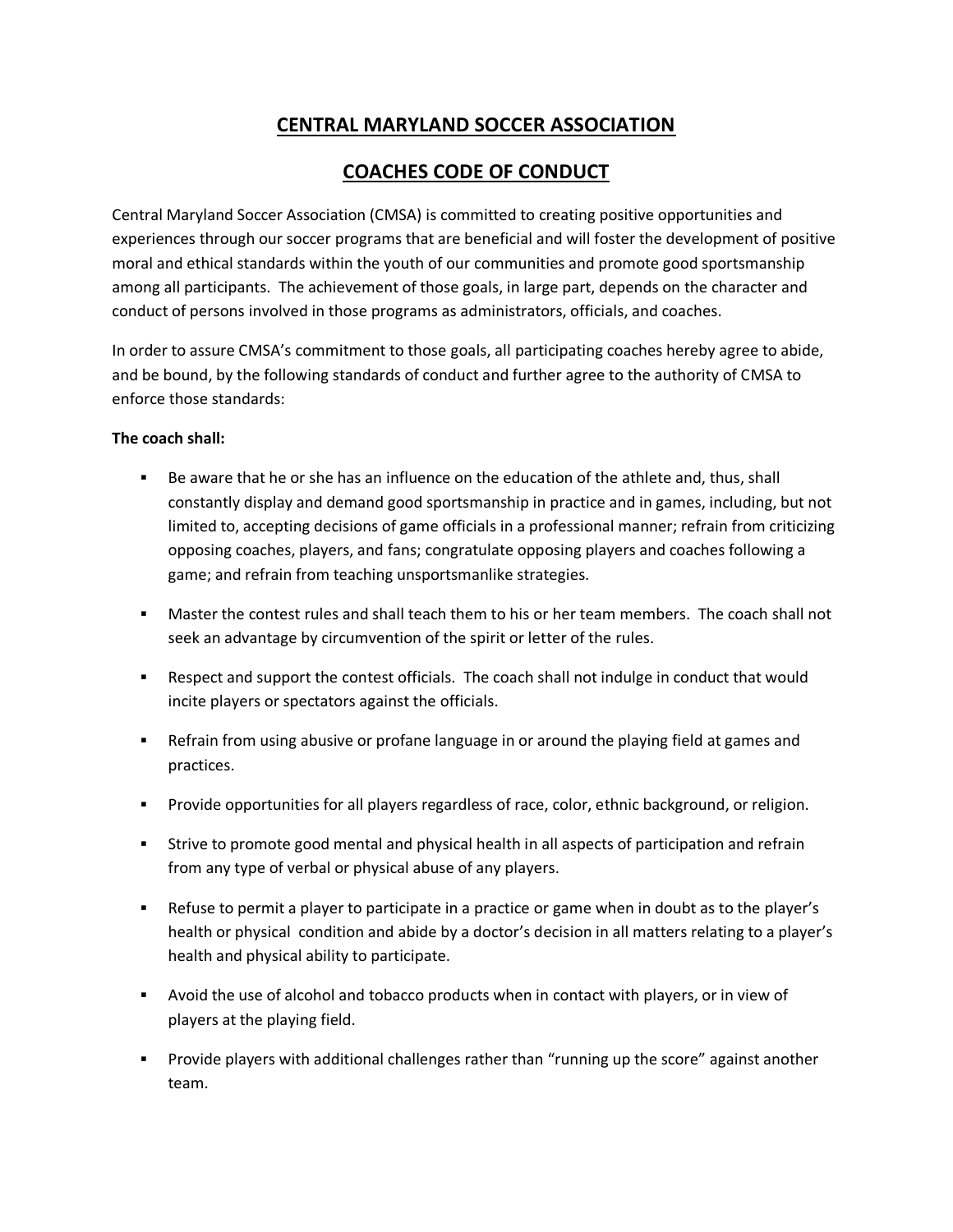# **PARENT'S CODE OF CONDUCT**

Central Maryland Soccer Association seeks to instill positive character-building traits in our communities' youth through the demonstration of good sportsmanship, respect for others, responsibility, fairness, caring and good citizenship. We ask that parents and their guests attending CMSA sponsored events help us by reflecting these character traits at games.

When attending CMSA sponsored events, I therefore agree:

• I will be a positive role model for my child and encourage sportsmanship by showing respect and courtesy, and by demonstrating positive support for all players, coaches, officials and spectators at every game, practice or other sporting event.

• I will not engage in any kind of unsportsmanlike conduct with any official, coach, player, or parent such as booing, taunting or using profane language or gestures, etc.

• I will not encourage any behaviors or practices that would endanger the health and wellbeing of the athletes.

• I will teach my child to play by the spirit of the rules and to resolve conflicts without resorting to hostility or violence.

• I will demand that my child treat other players, coaches, officials and spectators with respect regardless of race, sex, or ability.

• I will never ridicule or yell at my child or other participant for making a mistake or losing a competition.

• I will respect the officials and their authority during games and will never question, discuss, or confront coaches or referees at the game field, and will take time to speak with coaches at an agreed upon time and place.

• I will refrain from coaching my child or other players during games and practices, unless I am one of the official coaches of the team.

• I will inform the coach of any physical disability or ailment that may affect the safety of my child or the safety of others.

I also agree that if I fail to abide by the aforementioned rules and guidelines, I will be subject to disciplinary action that could include, but is not limited to the following:

Verbal warning by official, head coach, and/or member of league organization

Written warning

Parental game(s) suspension with written documentation of incident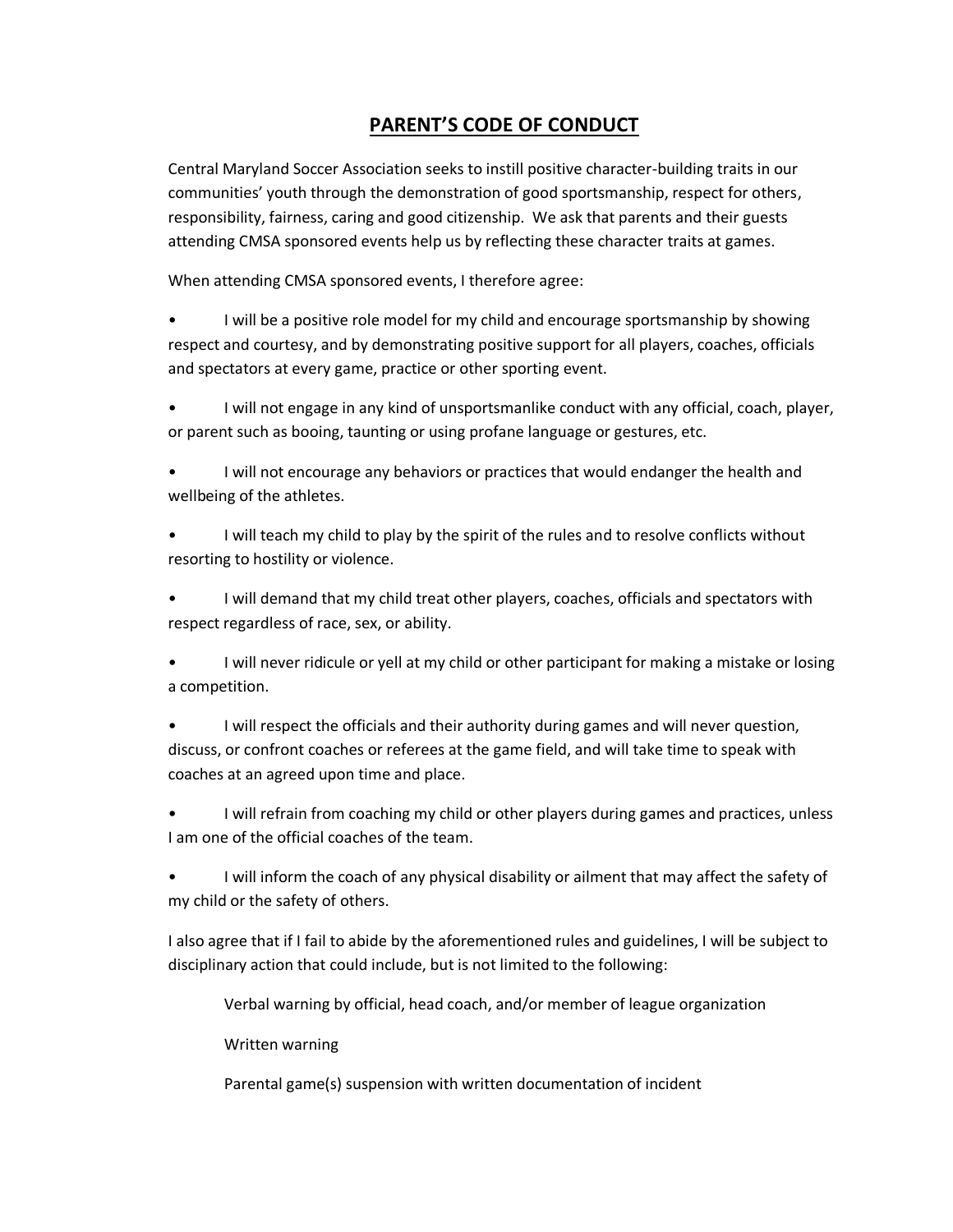#### Parental season suspension

## **REFEREE'S CODE OF CONDUCT**

Referees are independent contractors assigned to us by area referee associations. Once they arrive at the game site, they are in control of the fields they have been assigned to.

They are responsible for the safety of the players and coaches during a match. Referees must know the laws of the game and enforce them fairly. They have the responsibility for upholding the laws and spirit of the game. Referees should show respect for the players, coaches, spectators, and the game itself.

- **EXEL** Referees are expected to always maintain the utmost respect for the game.
- Referees are expected to conduct themselves honorably at all time and maintain the dignity of his/her position.
- **EXPEREES ARE EXPECTED KID ADDET AT A LOCAL A LOCAL A LOCAL A LOCAL A LOCAL A LOCAL A LOCAL A LOCAL A LOCAL A LOCAL A LOCAL A LOCAL A LOCAL A LOCAL A LOCAL A LOCAL A LOCAL A LOCAL A LOCAL A LOCAL A LOCAL A LOCAL A LOCAL A**
- **EXECTE:** Referees will not tolerate nor allow abusive behavior or language.
- **EXE** Referees are expected to attend training meetings and clinics so as to know the rules and regulations of CMSA, their proper interpretation and their application. Referees are expected to know the rules and regulations of the games and divisions to which they are assigned.
- Referees are expected to strive to achieve maximum teamwork with fellow officials.
- **EXEL** Referees are expected to show respect for other referees, coaches and players and never promote criticism of them.
- Referees are expected to control players, coaches and Parents/Spectators effectively by being courteous and considerate without sacrificing fairness. Referees will handle disputes with coaches, players and parents calmly and respectfully.
- Referees are expected to do their utmost to assist fellow officials to better themselves and their work.
- Referees are expected to not make statements about any game except to clarify an interpretation of rules.
- Referees are expected to not discriminate against nor take any undo advantage of any individual group on the basis of race, color, religion, sex or national origin.

Referees are required to give one (1) verbal warning; if the problem continues then the referee will remove the person 0r persons responsible from the playing area. If the problem continues and the referee feels that there is a need to terminate the game; then play will be discontinued. When the